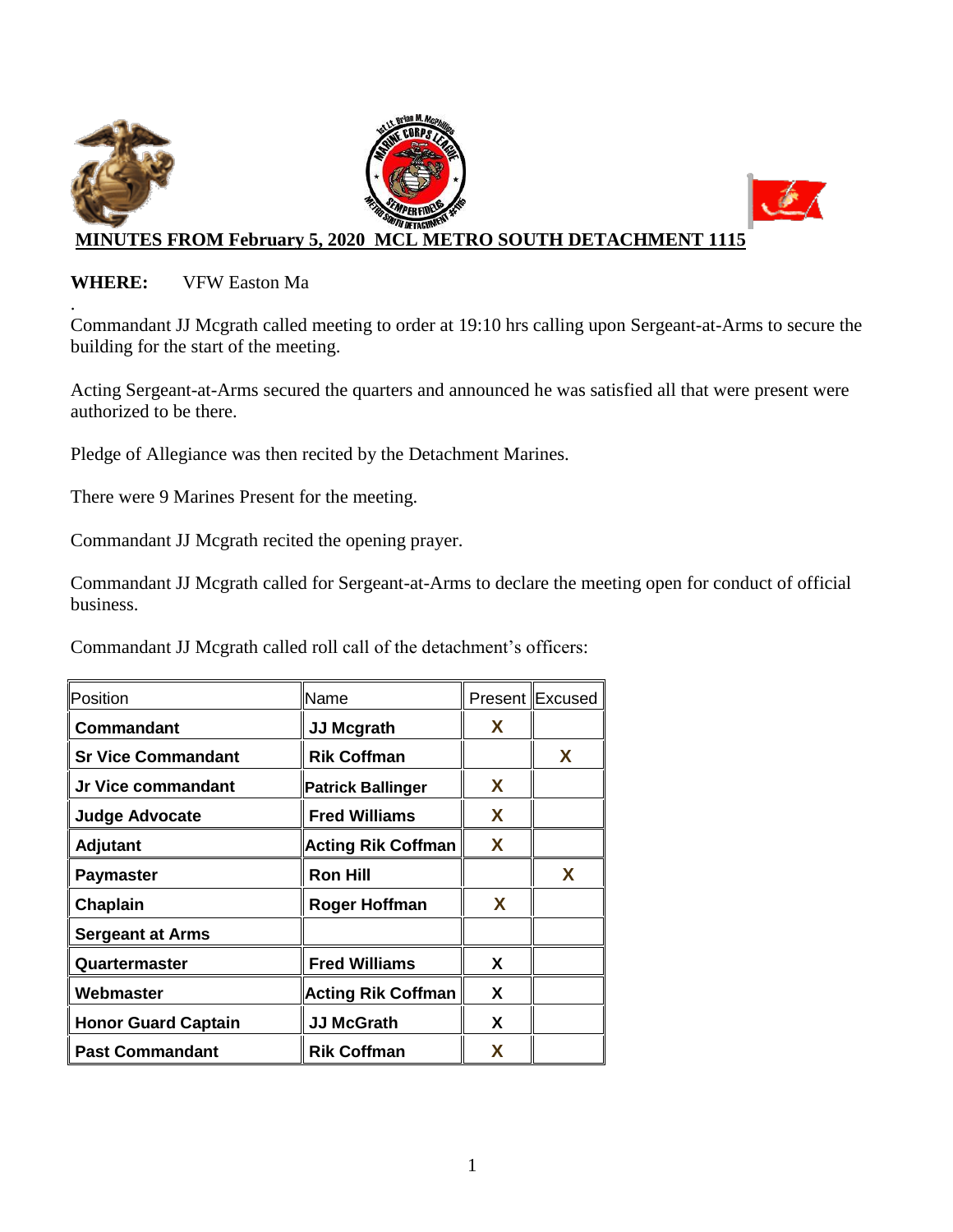# New Members

• No new members

## Correspondence 7

- Correspondence. Lyon ROTC asking for financial support
- $\bullet$  IWO JIMA Feb  $19<sup>th</sup>$
- Chaplain visited Bridge Project, Vets to Vets to consider prant for support
- $\bullet$

## Sickness 9

Commandant JJ Mcgrath asked for any sickness or distressed members or family members. JJ mentioned his cousin.

## Reports 6, 8, 10

- Minutes available for January motion made to accept, seconded and passed
- Paymaster report unavailable.
- Chaplain mentioned rituals and honors

## **OLD BUSINESS: Standing committees 11/12:**

#### HONOR GUARD

• Report made by Roger/JJ.

#### QUARTERNASTER

 $\bullet$  NA

Birthday Ball

 $\bullet$  NA

## Scholarship

Will be needing reviews soon

## OCYM

• Nothing new to report

Fund Raiser

• Shaws was a success.